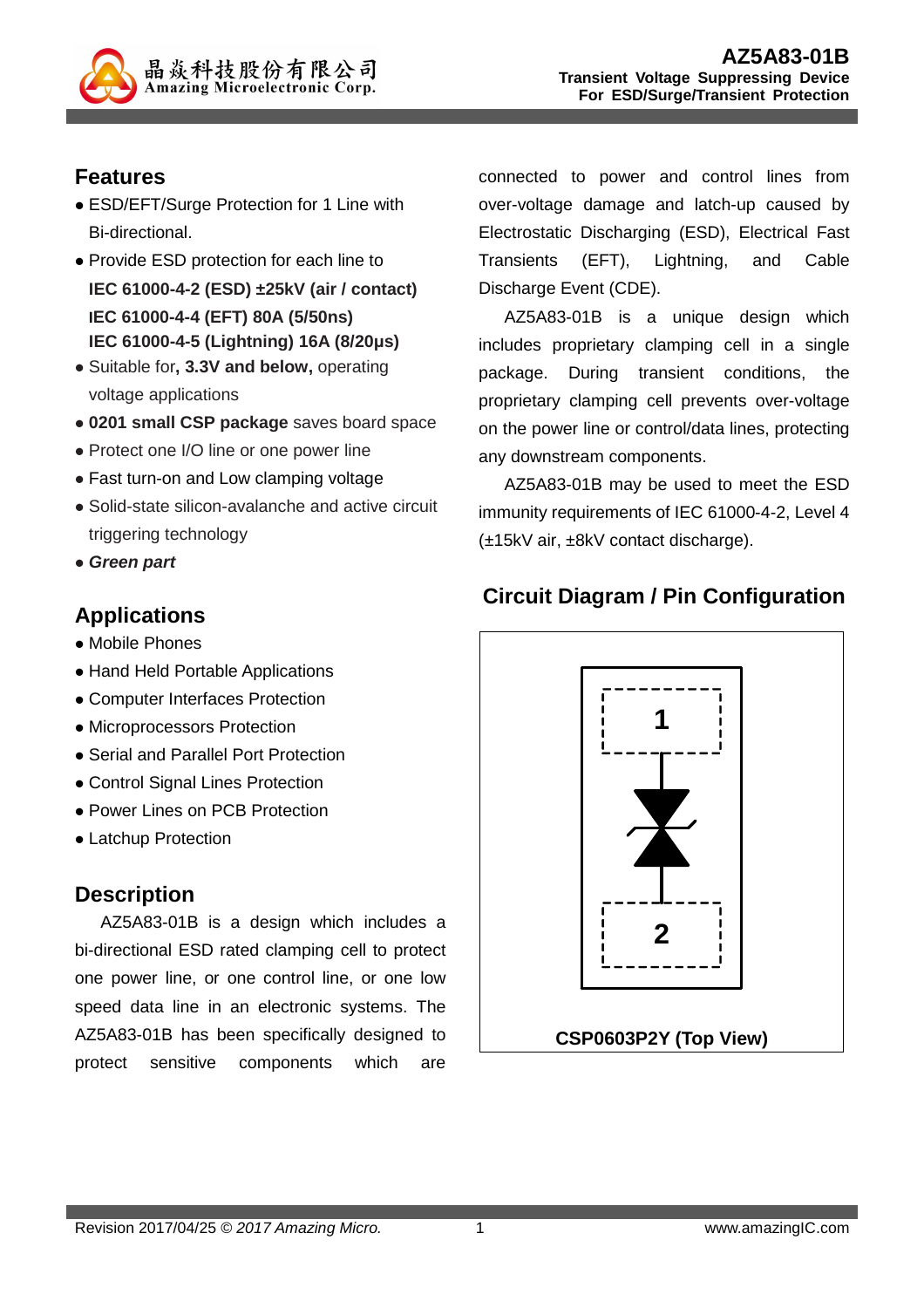

## **SPECIFICATIONS**

| <b>ABSOLUTE MAXIMUM RATINGS</b>                |                        |                 |              |
|------------------------------------------------|------------------------|-----------------|--------------|
| <b>PARAMETER</b>                               | <b>SYMBOL</b>          | <b>RATING</b>   | <b>UNITS</b> |
| Peak Pulse Current (tp =8/20µs)                | <b>I</b> <sub>PP</sub> | 16              | A            |
| Operating Supply Voltage (pin-1 to pin-2)      | $V_{DC}$               | ±3.6            | V            |
| Pin-1 to pin-2 ESD per IEC 61000-4-2 (Air)     | $V_{ESD-1}$            | ±25             | kV           |
| Pin-1 to pin-2 ESD per IEC 61000-4-2 (Contact) | $V_{ESD-2}$            | ±25             |              |
| <b>Lead Soldering Temperature</b>              | $T_{\texttt{SOL}}$     | 260 (10 sec.)   | $^{\circ}C$  |
| <b>Operating Temperature</b>                   | $T_{OP}$               | $-55$ to $+85$  | $^{\circ}C$  |
| Storage Temperature                            | ${\sf T}_{\text{STO}}$ | $-55$ to $+150$ | $^{\circ}C$  |

| <b>ELECTRICAL CHARACTERISTICS</b> |                       |                                                              |        |      |     |              |
|-----------------------------------|-----------------------|--------------------------------------------------------------|--------|------|-----|--------------|
| <b>PARAMETER</b>                  | <b>SYMBOL</b>         | <b>CONDITIONS</b><br><b>MINI</b><br><b>TYP</b><br><b>MAX</b> |        |      |     | <b>UNITS</b> |
| Reverse                           |                       |                                                              |        |      |     |              |
| Stand-Off                         | $V_{RWM}$             | T=25 $\mathrm{^{\circ}C}$ .                                  | $-3.3$ |      | 3.3 | $\vee$       |
| Voltage                           |                       |                                                              |        |      |     |              |
| Reverse                           |                       |                                                              |        |      | 0.5 |              |
| Leakage Current                   | $I_{\text{Leak}}$     | $V_{RWM} = \pm 3.3V$ , T=25 °C.                              |        |      |     | μA           |
| Reverse                           |                       |                                                              |        |      |     |              |
| <b>Breakdown</b>                  | $V_{BV}$              | $I_{\text{BV}} = 1 \text{mA}$ , T=25 °C.                     | 4      |      |     | $\vee$       |
| Voltage                           |                       |                                                              |        |      |     |              |
| Surge Clamping                    |                       |                                                              |        |      |     | $\vee$       |
| Voltage                           | V <sub>CL-surge</sub> | $I_{PP}$ =5A, tp=8/20 $\mu$ s, T=25 °C.                      |        | 4.5  |     |              |
| <b>ESD Clamping</b>               |                       | IEC 61000-4-2 +8kV ( $I_{TLP}$ = 16A),                       |        | 5    |     | $\vee$       |
| Voltage (Note 1)                  | $V_{\text{clamp}}$    | Contact mode, T=25 °C                                        |        |      |     |              |
| <b>ESD Dynamic</b>                |                       | IEC 61000-4-2 0~+8kV, T=25 °C,                               |        |      |     |              |
| Turn-on                           | $R_{\text{dynamic}}$  | Contact mode.                                                |        | 0.03 |     | Ω            |
| Resistance                        |                       |                                                              |        |      |     |              |
| Channel Input                     |                       |                                                              |        |      |     |              |
| Capacitance                       | $C_{IN}$              | $V_R = 0V$ , f = 1MHz, T=25 °C.                              |        | 52.5 | 65  | рF           |

Note 1: ESD Clamping Voltage was measured by Transmission Line Pulsing (TLP) System.

TLP conditions:  $Z_0 = 50\Omega$ ,  $t_p = 100$ ns,  $t_r = 1$ ns.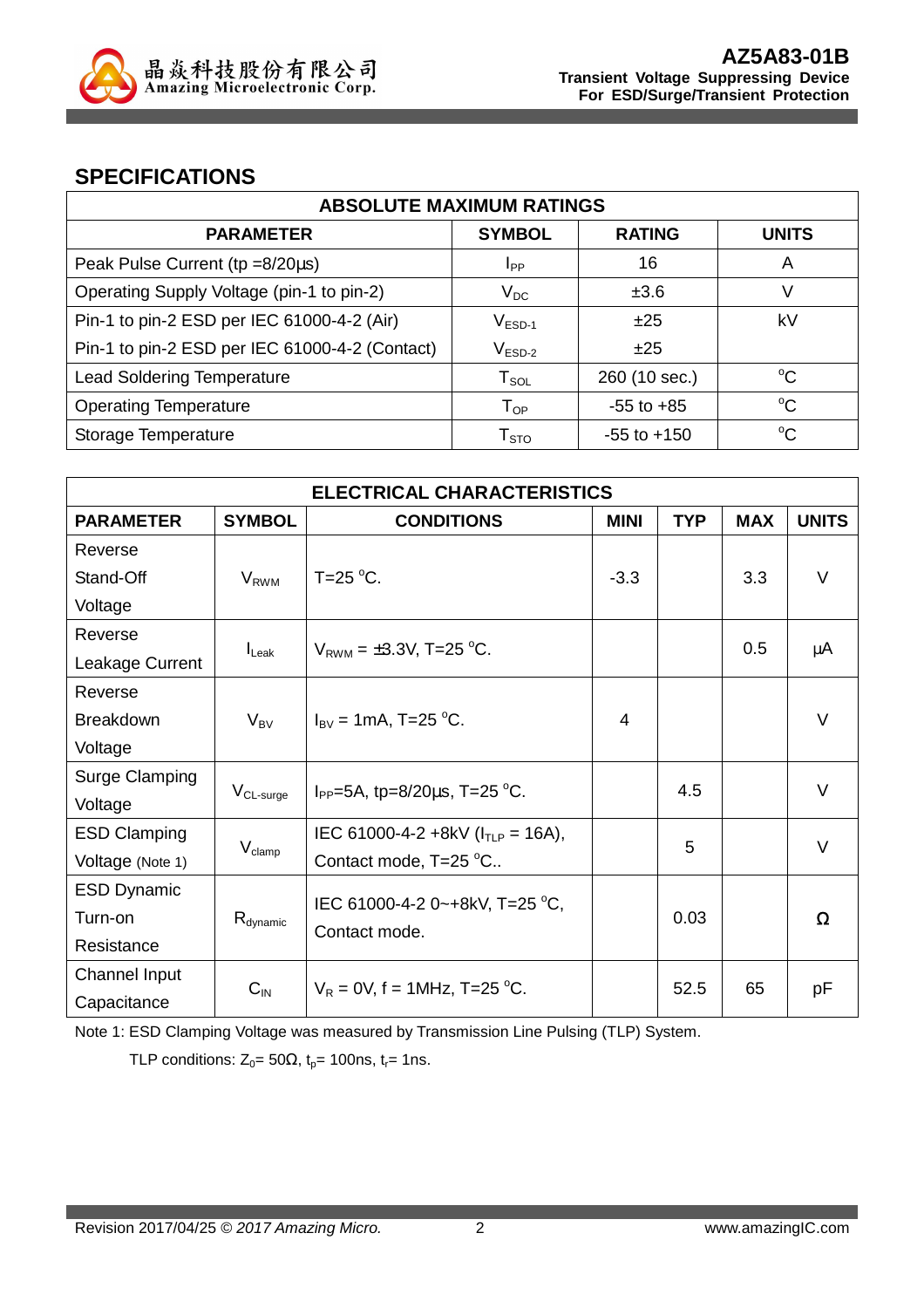

# **Typical Characteristics**





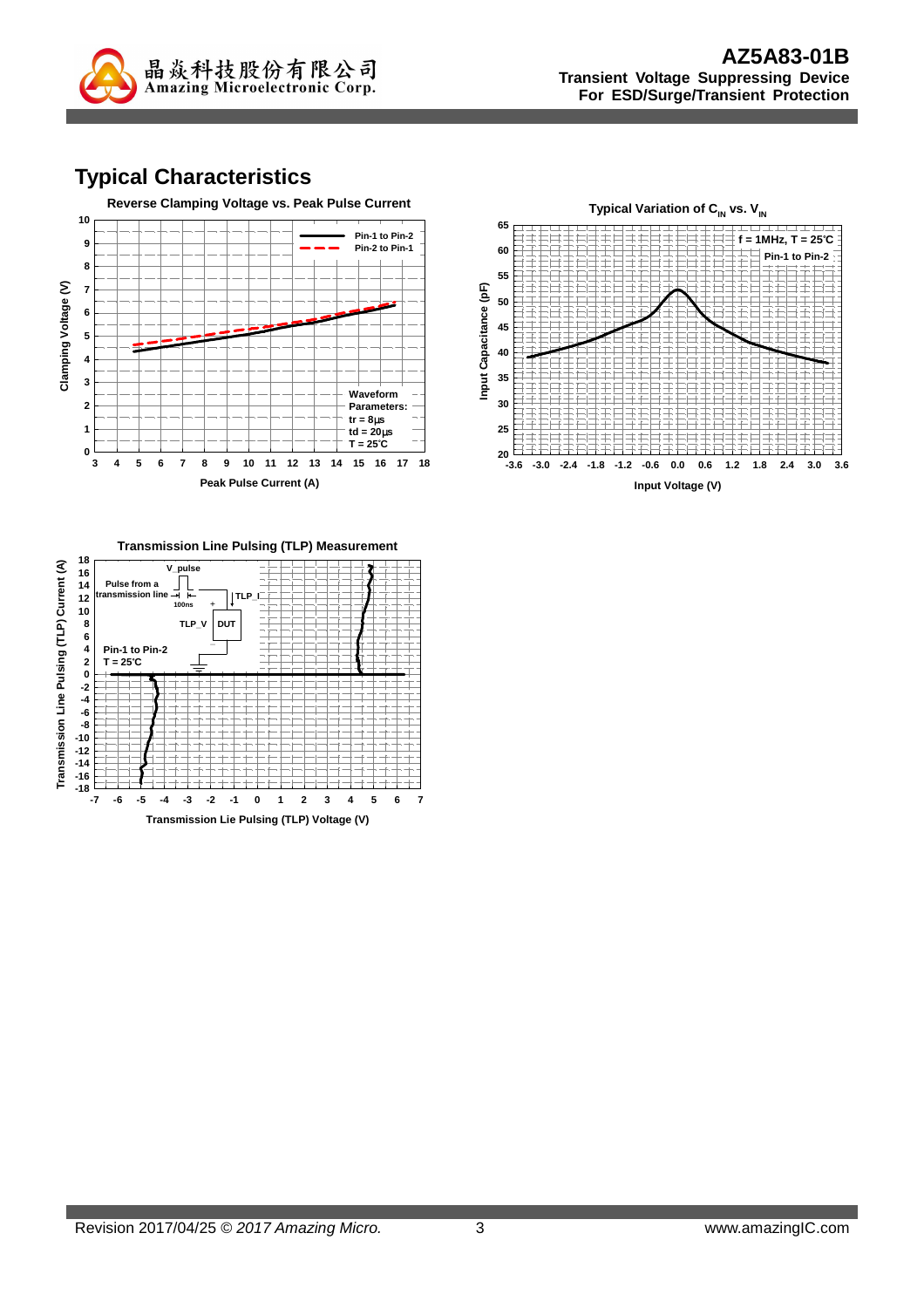

## **Applications Information**

The AZ5A83-01B is designed to protect one line against System ESD/EFT/Lightning pulses by clamping it to an acceptable reference. It provides bi-directional protection.

The usage of the AZ5A83-01B is shown in Fig. 1. Protected line, such as data line, control line, or power line, is connected at pin 1. The pin 2 is connected to a ground plane on the board. In order to minimize parasitic inductance in the board traces, all path lengths connected to the pins of AZ5A83-01B should be kept as short as possible.

In order to obtain enough suppression of ESD induced transient, good circuit board is critical. Thus, the following guidelines are recommended:

- Minimize the path length between the protected lines and the AZ5A83-01B.
- Place the AZ5A83-01B near the input terminals or connectors to restrict transient coupling.
- The ESD current return path to ground should be kept as short as possible.
- Use ground planes whenever possible.
- NEVER route critical signals near board edges and near the lines which the ESD transient easily injects to.



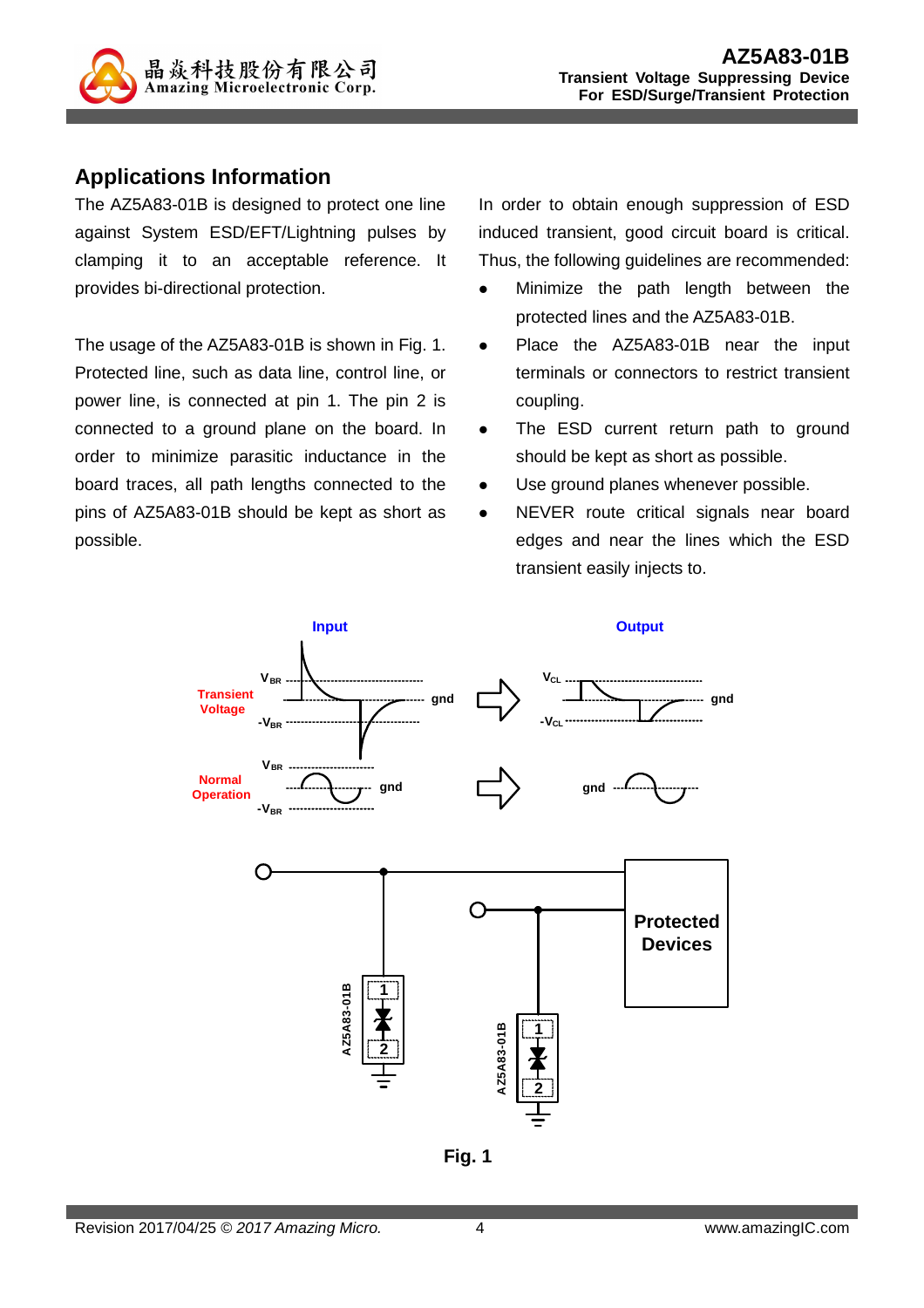

Fig. 2 shows another simplified example of using AZ5A83-01B to protect the control line, low speed data line, and power line from ESD transient stress.



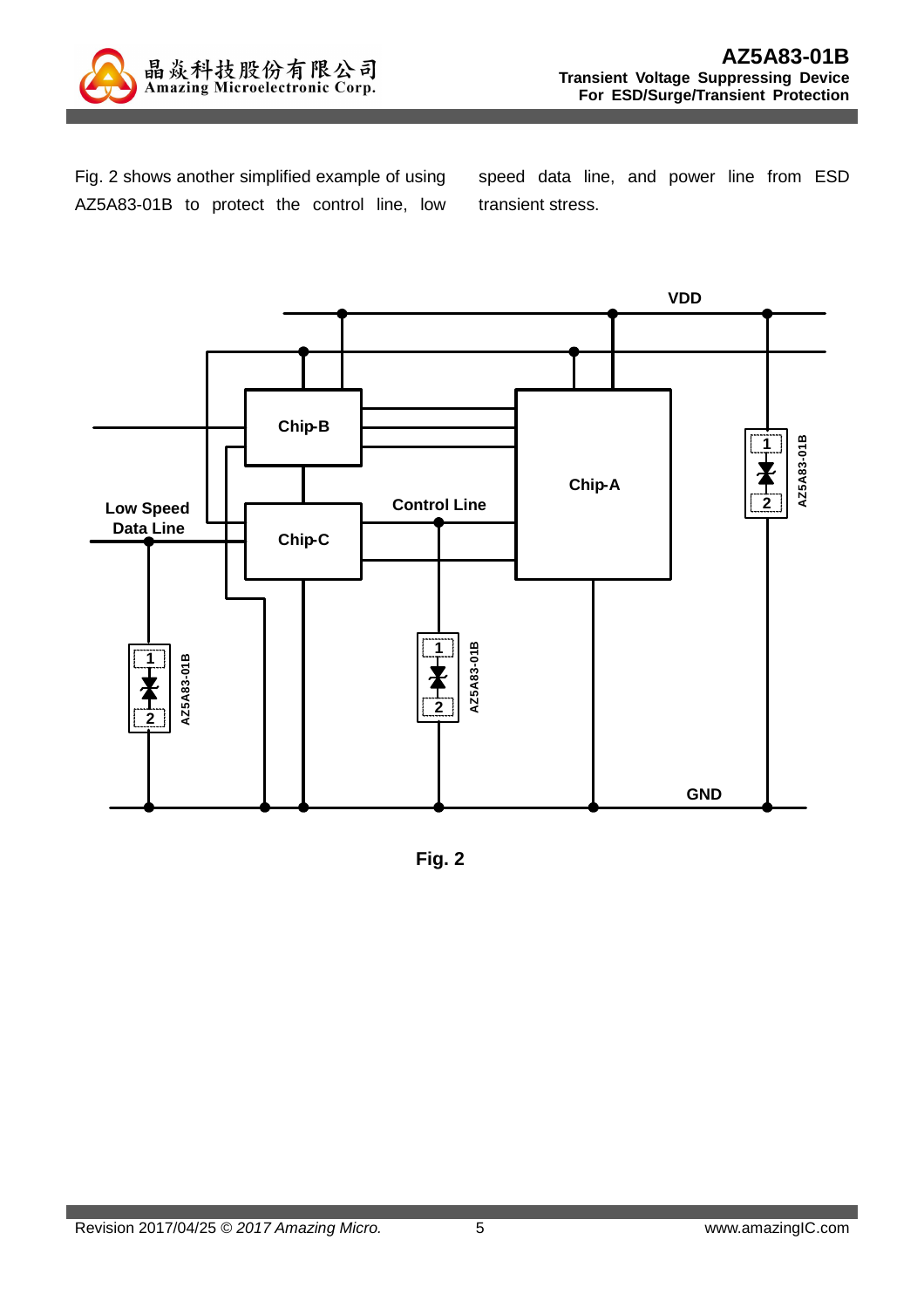

# **Mechanical Details CSP0603P2Y PACKAGE DIAGRAMS**  TOP VIEW **E D** SIDE VIEW  $\mathbf{A}$  $\overline{A1}$ BOTTOM VIEW  $H$ F G

### **PACKAGE DIMENSIONS**

| <b>Symbol</b>  | <b>Millimeters</b> |       |       |
|----------------|--------------------|-------|-------|
|                | MIN.               | TYP.  | MAX.  |
| D              | 0.275              | 0.300 | 0.325 |
| E              | 0.575              | 0.600 | 0.625 |
| A              | 0.256              | 0.276 | 0.296 |
| A <sub>1</sub> |                    | 0.011 |       |
| F              |                    | 0.400 |       |
| G              | 0.210              | 0.220 | 0.230 |
| н              | 0.110              | 0.120 | 0.130 |

# **LAND LAYOUT**



#### Notes:

This LAND LAYOUT is for reference purposes only. Please consult your manufacturing partners to ensure your company's PCB design guidelines are met.